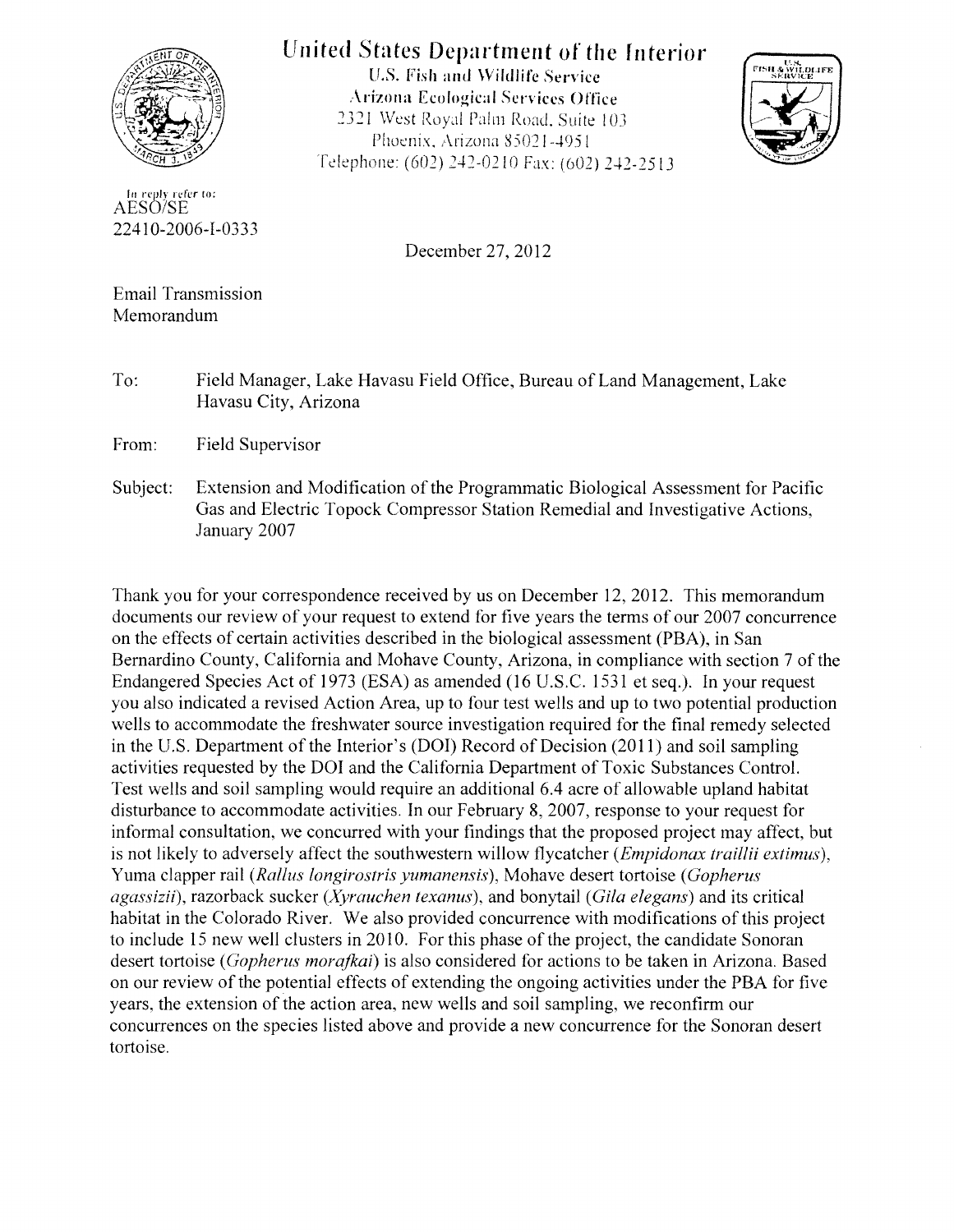## Description of the Proposed Action

A complete description of the modification to the proposed action was included with your December 2012, request for reinitiation. The proposed changes add additional areas in Arizona and California for exploration of water sources and new wells, and additional sites for soil testing. An additional 6.4 acres of upland vegetation communities would be needed to complete the additional actions under the PBA. At present, a total of 5.5 acres (2.5 floodplain acres and 3.0 upland acres) are covered under previous concurrences. The amount used to date of that amount is 1.682 acres (0.062 floodplain acres and 1.6 upland acres). The request under this consultation would provide an additional 6.4 acres of upland vegetation communities for implementation of the new wells and a portion of the soil testing. The limited amount of soil testing to be done in the floodplain would be subsumed into the existing allowance of 2.5 acres.

There are no other changes to the 2007 proposed action.

## DETERMINATION OF EFFECTS

We concur with your determination that the proposed action may affect, but is not likely to adversely affect five listed species and one candidate species found in the vicinity of the proposed action for the following reasons:

Southwestern willow flycatcher

• Recent surveys have detected only migrant flycatchers in the vicinity of the expanded action area. Through implementation of conservation measures included in the proposed action, and given that upland portions of the project area are of limited suitability for flycatcher habitat, effects are insignificant and discountable.

Yuma clapper rail

• Recent surveys have detected Yuma clapper rails in areas adjacent to the action area in Arizona. Through implementation of conservation measures included in the proposed action, and given that upland portions of the project area are not suitable habitat for clapper rails, effects are insignificant and discountable.

Mohave desert tortoise

• Surveys in 2004-2007 determined there was no desert tortoise habitat within the project site. No effects to desert tortoise are anticipated.

Razorback sucker

• Occupied habitat for the razorback sucker would not be affected by the increased disturbance of the upland areas.

Bonytail with critical habitat

- Occupied habitat for the bonytail would not be affected by the increased disturbance of the upland areas.
- Direct or indirect interaction between the proposed action and physical and biological features is not likely to occur since the new wells are outside of designated critical habitat.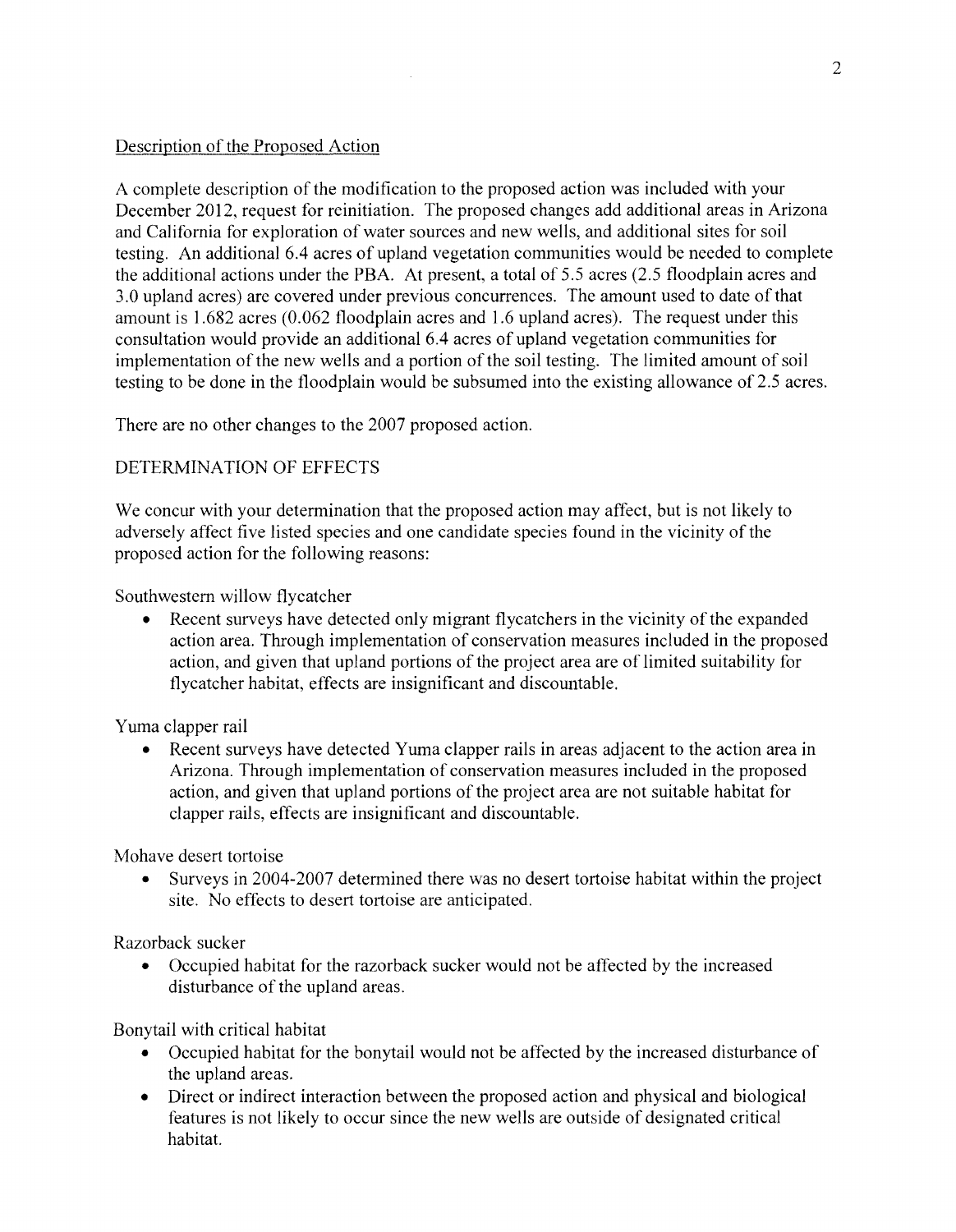Sonoran desert tortoise

• Survey information did not document the existence of any Sonoran desert tortoise in the action area in Arizona. Burrows found were deemed by experienced tortoise surveyors not to be those of the desert tortoise. In the event a Sonoran desert tortoise is detected during the course of work under the PBA and its amendments, conservation measures in the proposed action will reduce the risk of effect to those individuals.

In keeping with our trust responsibilities to American Indian Tribes, we are providing for participation of the Bureau of Indian Affairs (BIA) in this consultation and, by copy of this memorandum, are notifying the Chemehuevi Indian Tribe, Cocopah Tribe, Colorado River Indian Tribes, Fort Mojave Indian Tribe, Fort Yuma Quechan Tribe, Hualapai Tribe, Havasupai Tribe, Twenty-nine Palms Band of Mission Indians, and the Yavapai-Prescott Indian Tribe. We encourage you to coordinate with the BIA. BLM continues to address their Section 106 consultation responsibilities with the nine Tribes and plans to invite all affected Tribes to participate in the consultation process when the Groundwater Remedy Design/Remedial Action Work Plan and the Soils Investigation Work Plan are finalized.

Thank you for your continued coordination. No further section 7 consultation is required for this project at this time. Should project plans change, or if additional information on the distribution or abundance of listed species or critical habitat becomes available, this determination may need to be reconsidered. In all future correspondence on this project, please refer to consultation number 22410-2006-1-0333. Should you require further assistance or if you have any questions, please contact Lesley Fitzpatrick  $(x236)$ , Carrie Marr  $(x214)$ , or me  $(x244)$  at  $(602)$  242-0210.

Kusley Tb3pebriz

 $\sqrt{\varepsilon}$  Steven L. Spangle

- cc: Chairman Edward D. "Tito" Smith, Chemehuevi Indian Tribe, Havasu Lake, CA Ron Escobar, Tribal Secretary/Treasurer, Chemehuevi Indian Tribe, Havasu Lake, CA Chairperson Sherry Cordova, Cocopah Tribe, Somerton, AZ Jill McCormick, Cultural Resources Manager, Cocopah Tribe, Somerton, AZ Council Member Amanda Barrera, Colorado River Indian Tribes, Parker, AZ Douglas F. Bonamici, Office of Attorney General, Parker, AZ Chairman Timothy Williams, Fort Mojave Indian Tribe, Needles, CA Project Manager Nora McDowell-Antone, Fort Mojave Indian Tribe, Mohave Valley, AZ President Mike Jackson, Sr., Fort Yuma Quechan Tribe, Yuma, AZ Chase Choate, Environmental Director, Fort Yuma Quechan Tribe, Yuma, AZ Sherry Counts, Chairwoman, Hualapai Indian Tribe, Hualapai Indian Tribe, Peach Springs, AZ Dawn Hubbs, Program Manager, Hualapai Indian Tribe, Peach Springs, AZ Loretta Jackson-Kelly, Director, Tribal Historic Preservation Office, Hualapai Indian Tribe, Peach Springs, AZ Chairwoman Bernadine Jones, Havasupai Indian Tribe, Supai, AZ
	- Chairman Darrell Mike, Twenty-nine Palms Band of Mission Indians, Coachella, CA